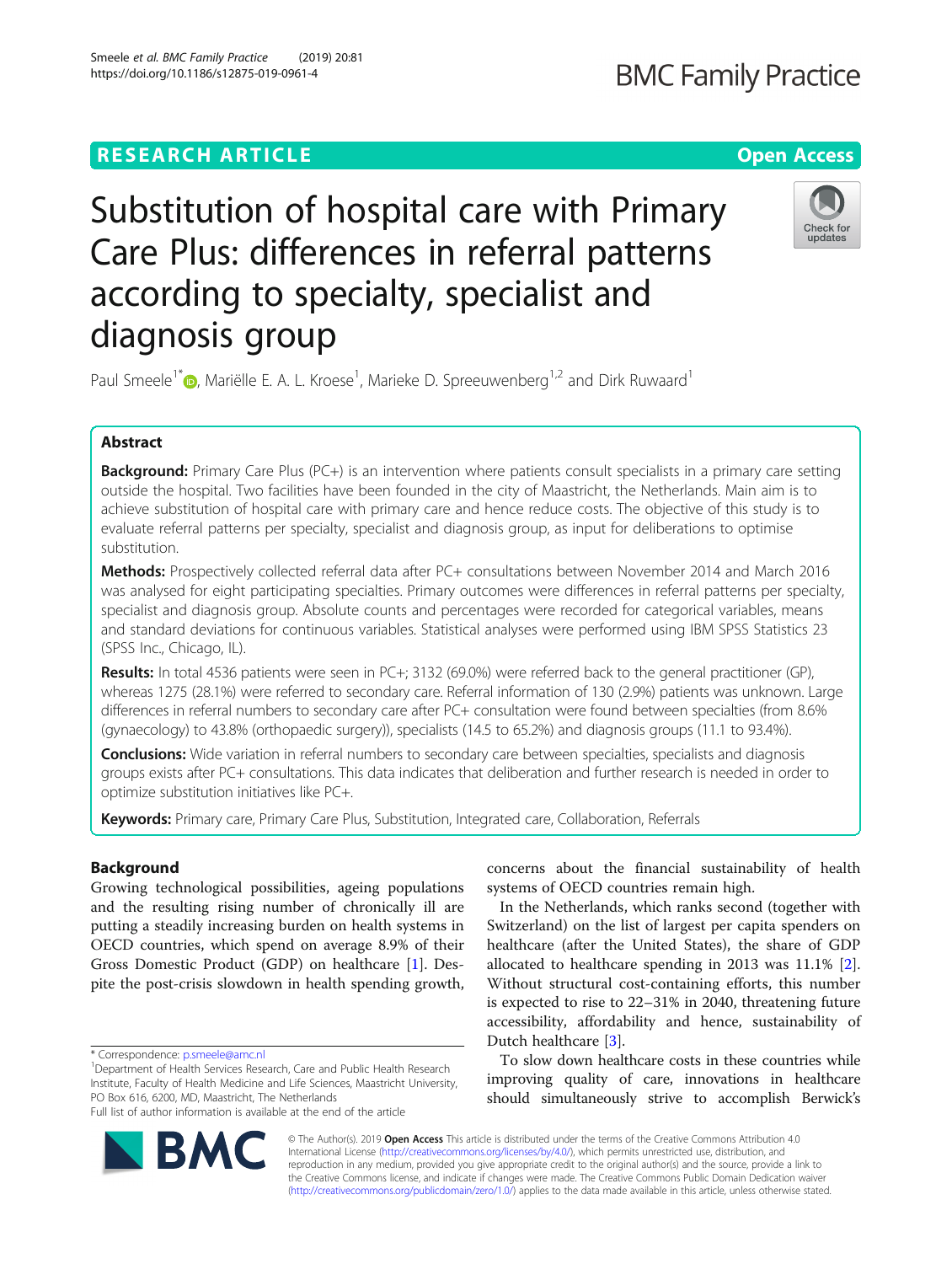Triple Aim: (1) improve the health of populations, (2) improve patients' experiences of care and (3) reduce the per capita costs of care [[4\]](#page-7-0). Substitution of costly hospital care with more affordable primary care is seen as a promising solution that has the potential to do so [\[3](#page-7-0), [5\]](#page-7-0).

To improve the quality and financial sustainability of healthcare in the Netherlands, in 2013 nine pioneer sites were appointed to experiment with innovative health care solutions [\[6](#page-7-0)]. In one of those pioneer sites (Blue Care in Maastricht-Heuvelland), an intervention called Primary Care Plus (PC+) was developed. PC+ facilitates specialist consultations outside the hospital in a primary care setting and explores the effectiveness of substitution of hospital care with primary care. The initiative is geared towards accomplishing the Triple Aim by reducing unnecessary referrals to secondary care and reinforcing the gatekeeper role of the GP.

At present, few studies exploring the effectiveness of substitution initiatives have been published  $[7-13]$  $[7-13]$  $[7-13]$ , most of which examined small-scale substitution initiatives with shared GP-specialist consultations in GP practices. All of the studies showed reduced referrals to secondary care, indicating that substitution was taking place. Among those studies, a pilot study into PC+ in 2013 explored the feasibility of specialist consultations by five specialties (orthopaedic surgery, dermatology, neurology, cardiology and internal medicine) in ten GP practices across Maastricht-Heuvelland, The Netherlands. The study provided strong indications that PC+ has the potential to achieve substitution of care, with high patient and stakeholder satisfaction [[7](#page-7-0), [8\]](#page-7-0). However, PC+ in this form was not continued due to efficiency constraints.

Based on the experiences of the pilot study, in 2014 two facilities were established in which specialists provide consultations outside the hospital in a primary care setting. Over time, an increasing number of specialties have participated. Nevertheless, it remains unclear whether these specialties and specialists are suitable to participate in substitution initiatives like PC+.

Therefore, this study describes referral patterns after PC+ consultations (back to the GP and to secondary care) for eight specialties involved in PC+, and explores differences in referral patterns between the specialties and between specialists and diagnosis groups. This knowledge is vital in deciding which specialties are suitable, what part of secondary care is appropriate for substitution with primary care, and whether initiatives like PC+ are feasible solutions that potentially contribute to the sustainability of OECD health systems.

# Methods

# Study setting

The PC+ intervention was developed within pioneer site Blue Care in Maastricht-Heuvelland. Blue Care was established as a partnership between the primary care organisation Care in Development (In Dutch 'Zorg In Ontwikkeling' (ZIO)), the Maastricht University Medical Centre (MUMC+), the patient representative foundation House of Care, and the health insurer VGZ. Since November 2014, PC+ consists of two facilities outside the hospital in the Eastern and Western parts of the city of Maastricht. At these facilities, medical specialists perform shortened consultations (maximum of two consultations per patient) for low-complex care requests in a primary care setting with primary care financing. PC+ consultation rooms are equipped with a minimum of diagnostic tools (comparable to the primary care setting). In total 81 GPs from 55 practices (affiliated with ZIO) were able to refer patients to PC+ consultations when they were unsure about a diagnosis, treatment or the need to refer a patient to hospital care. After consultation, the specialist provides written feedback to the referring GP in which either tailored treatment advice or a recommendation to refer the patient to secondary care is outlined. The specialist is able to deliberate with the GP, but the GP remains responsible for the patient throughout the whole care trajectory in PC+.

## Study design and population

An analysis of prospectively gathered data was conducted. Information on whether a patient was sent back to the GP or referred to secondary care after a PC+ consultation was retrieved from the PC+ databases. All patients that were seen by the specialists of eight participating specialties (internal medicine (INT), neurology (NEU), orthopaedic surgery (ORT), dermatology (DER), ophthalmology (OPT), rheumatology (REU), otorhinolaryngology (ENT), and gynaecology (GYN)) in one of the two facilities between November 2014 and March 2016 were included. Agreements were made between stakeholders about patients considered eligible for PC+ consultations. Inclusion criteria for PC+ were: all patients with non-acute complaints in need of low-complexity care that on first sight did not necessarily require hospital facilities. Exclusion criteria were: (1) patients with acute health problems that required immediate referral, (2) complex health problems that required more extensive diagnostics or treatments not available in the PC+ setting, and (3) complaints related to a prior diagnosis of diabetes mellitus, chronic obstructive pulmonary disease and/or vascular risks, i.e. conditions for which bundled payment contracts exist between the health insurers and ZIO.

# Database

The PC+ database contained the following information for all patients that were seen in PC+ between November 2014 and March 2016: date of consultation, age and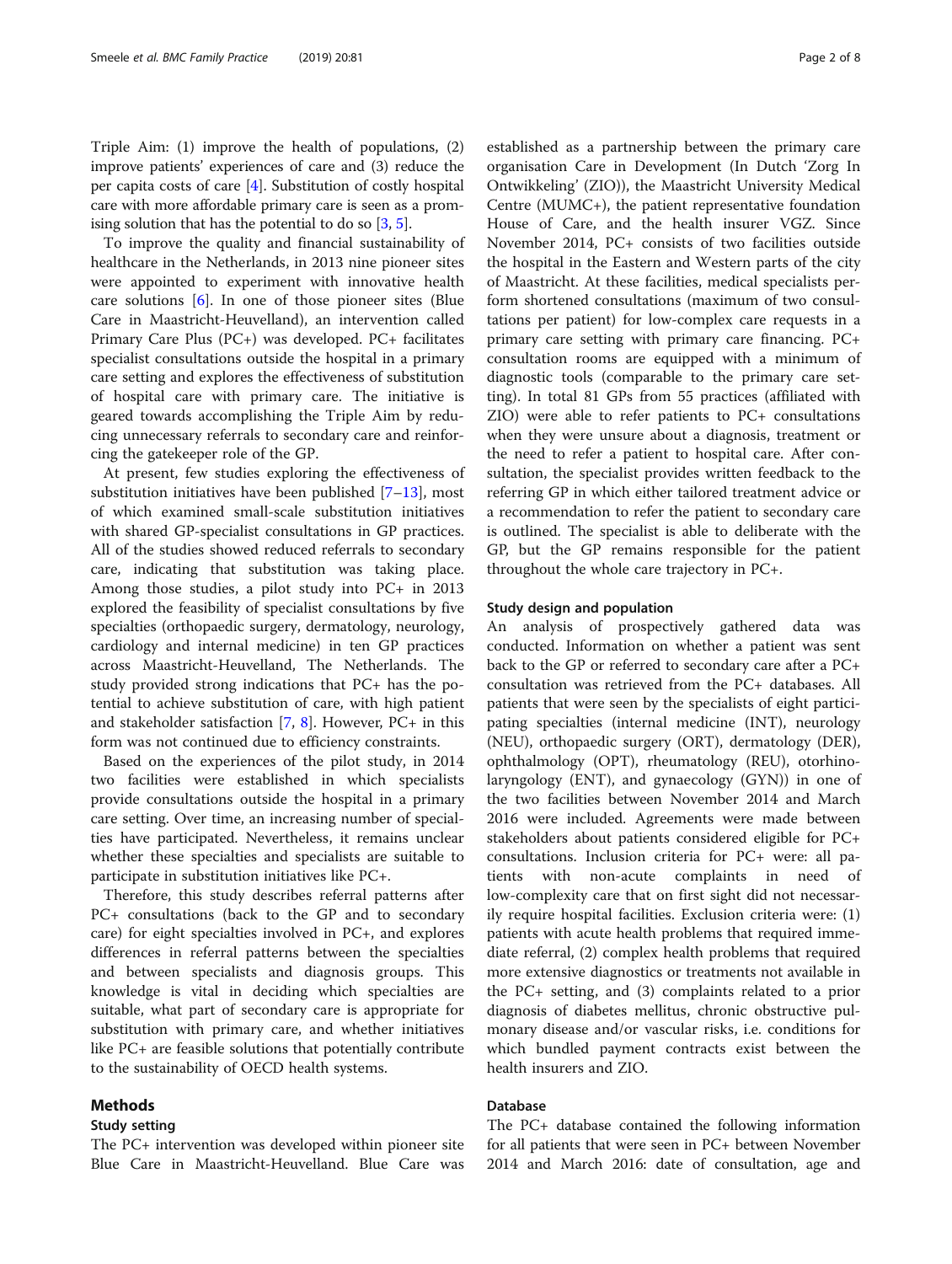gender, number of consultations, consulted specialty, consulted specialist and a diagnosis-code, the DTC-code. DTC stands for Diagnosis-Treatment-Combination and comprises several diagnoses that use comparable resources and that are reimbursed equally [\[8\]](#page-7-0). The specialist registered the DTC-code after each consultation.

#### Statistical analysis

Data were analysed using absolute counts and percentages for categorical variables; means and standard deviations were used for continuous variables. Patient characteristics (age and gender) were described and compared between the eight specialties using ANOVA with Bonferroni post hoc tests and Chi-square tests, respectively.

The validity of the referral information in the PC+ databases was tested by taking random samples of 10% of the patients of each specialty (with a minimum of 20 patients per sample) from the PC+ databases. For each patient in these random samples, the referral outcome (referral to secondary care or back to the GP) was compared with true hospital visits according to the MUMC+ hospital database. Differences in mean age and gender distribution between the random sample and the entire group were analysed by means of Z-tests and Chi-square tests, respectively.

The number of consultations per patient in PC+ was described for all specialties, and mean differences between specialities were analysed using ANOVA with Bonferroni Post Hoc tests.

For the speciality that referred most patients to secondary care, referral numbers were cross tabulated against the specialist-code and the DTC-codes in order to reveal differences in referral numbers between specialists and between certain diagnosis groups. This was also done for a speciality with a similar group size that referred considerably fewer patients to secondary care. Diagnosis groups were based on a Diagnosis-Treatment-Combination (DTC)-code that was attributed to a patient after consultation in PC+.

The normality of distribution of continuous variables was checked by analysing skewness and kurtosis. If variables were not normally distributed, non-parametric tests were used. P-values smaller than 0.05 were considered statistically significant. Analyses were performed using IBM SPSS Statistics 23 (SPSS Inc., Chicago, IL).

# Medical research and ethics committee review

The study was approved by the Medical Research and Ethics Committee of the Maastricht University Medical Centre, Maastricht, the Netherlands in 2014 (number:14–4-136).

# Results

## Referral patterns and validation according to specialty

Between November 2014 and March 2016 4536 patients were seen in PC+. Table [1](#page-3-0) shows the number of patients per specialty and the distribution of their population characteristics, age, and gender. The mean age was 52.7 years (SD = 19.6), with a minimum of  $35.8$  years (SD = 16.7) for GYN and a maximum of 58.7 years  $(SD = 18.7)$ for OPT. GYN patients were younger than patients of all other specialties (all  $p < 0.001$ ). DER patients were younger than patients of all other specialties but GYN  $(p < 0.001 - p = 0.016)$ . OPT patients were older than patients from NEU, DER, ORT, REU and GYN ( $p = 0.049$  –  $p < 0.001$ ). More females than males were seen in PC+ (2714 (59.8%),  $p < 0.001$ )). GYN (as expected) and REU treated more female patients in PC+ than the other specialities ( $p < 0.001 - p = 0.009$ ). Furthermore, internists treated more female patients than ORT ( $p = 0.046$ ) and ENT  $(p = 0.002)$ .

The mean number of consultations per case in PC+ was  $1.14$  (SD = 0.37) with a minimum of  $1.02$  (SD = 0.16) for OPT and a maximum of  $1.37$  (SD = 0.50) for REU (Table [2\)](#page-3-0). Most patients ( $n = 3915$ ; 86.3%) consulted PC+ once, 595 patients (13.1%) twice and 26 (0.6%) three times.

Table [3](#page-4-0) presents the outcomes of PC+ consultations as registered in the PC+ databases (Total group) and of the random samples taken from the hospital data (Random samples: 10% of cases from each specialty, with a minimum of 20 patients per sample). As presented in the left column of the table,  $28.1\%$  ( $n = 1275$ ) of patients were referred to secondary care after consultation in PC+, whereas 69.0% ( $n = 3132$ ) were referred back to the GP. On checking the validity of referral numbers retrieved from the PC+ databases (by random sampling), a small discrepancy was found between these numbers and true referral information based on the hospital database (34.3% to secondary care and 65.7% back to the GP).

The random sample consisted of 472 (10.4%) patients, with a mean age of  $51.8$  years (SD = 18.8) and a gender distribution of 297 (62.9%) females and 175 (37.1%) males. No significant differences in mean age (0.9 years, Z-test:  $p = 0.314$ ) and gender distribution ( $p = 0.368$ ) were found compared with the total group. No significant differences in patient characteristics were found between the random sample and the PC+ database.

# Referral patterns according to specialist and diagnosis group

As described in the methods section, analyses of referral patterns between specialists and between diagnosis groups were conducted for the specialties that referred most patients (43.8%) to secondary care (ORT,  $n = 820$ ), as well as for a specialty with a comparable group size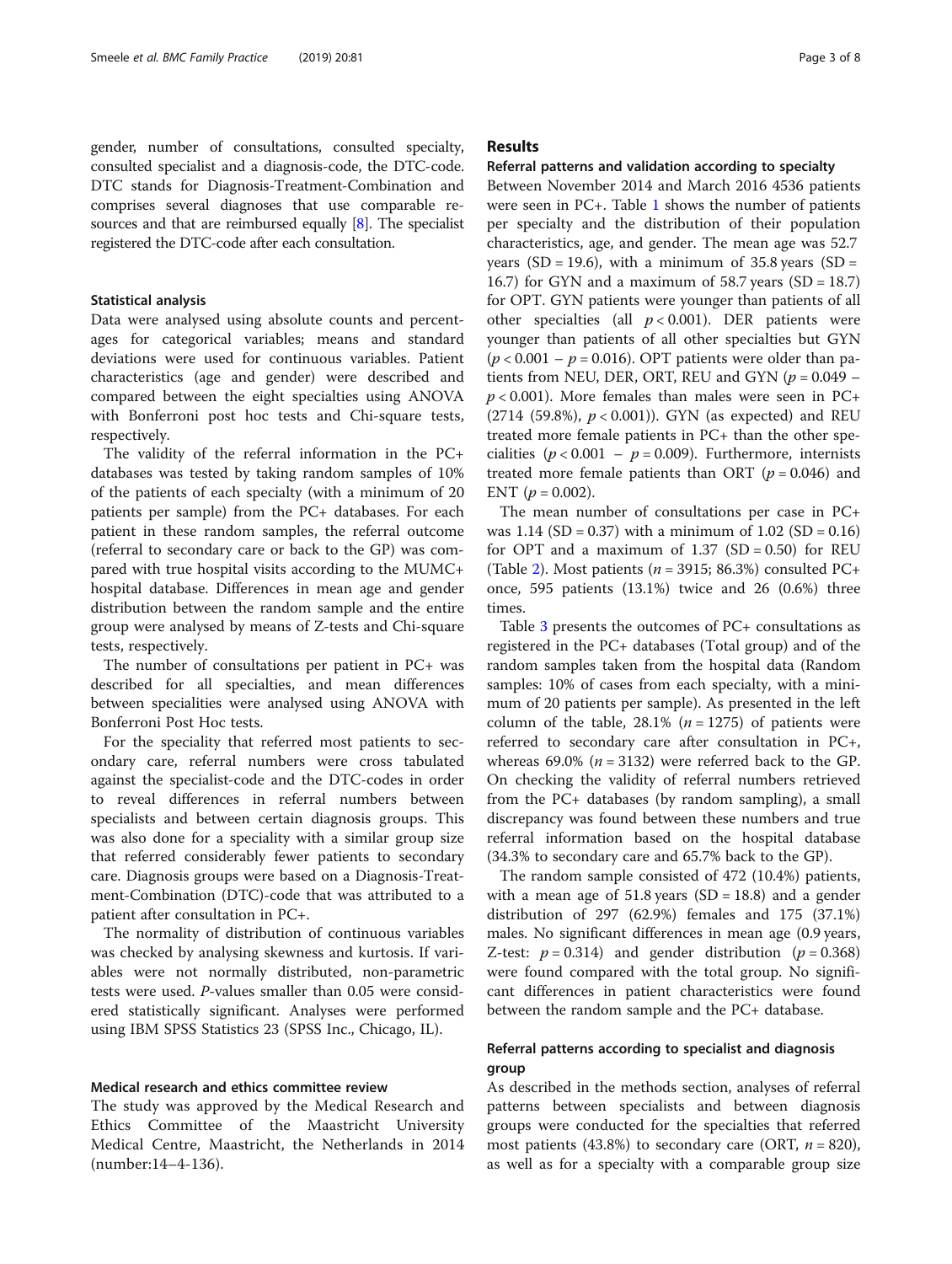<span id="page-3-0"></span>Table 1 Population characteristics of patients seen at PC+ from November 2014 to March 2016

|                        | Total           | INT             | <b>NEU</b>      | DER             | ORT             | OPT           | ENT           | <b>REU</b>    | <b>GYN</b>    |  |
|------------------------|-----------------|-----------------|-----------------|-----------------|-----------------|---------------|---------------|---------------|---------------|--|
| Patients, n (%)        | 4536 (100.0)    | 162 (3.6)       | 276(6.1)        | 1472 (32.5)     | 820 (18.1)      | 570 (12.6)    | 872 (19.2)    | 306(6.7)      | 58 (1.3)      |  |
| Age (y), mean $\pm$ SD | $52.7 \pm 19.6$ | $53.9 \pm 19.7$ | $54.3 \pm 17.3$ | $48.4 \pm 21.1$ | $53.0 \pm 17.6$ | $58.7 + 18.7$ | $55.9 + 19.6$ | $53.7 + 14.3$ | $35.7 + 16.7$ |  |
| p-value                | < 0.001         |                 |                 |                 |                 |               |               |               |               |  |
| Gender                 |                 |                 |                 |                 |                 |               |               |               |               |  |
| Female, n (%)          | 2714 (59.8)     | 114 (70.4)      | 169(61.2)       | 877 (59.6)      | 471 (57.4)      | 328 (57.5)    | 468 (53.7)    | 229 (74.8)    | 58 (100.0)    |  |
| Male, n (%)            | 1822 (40.2)     | 48 (29.6)       | 107 (38.8)      | 595 (40.4)      | 349 (42.6)      | 242 (42.5)    | 404 (46.3)    | 77 (25.2)     | 0(0.0)        |  |
|                        |                 |                 |                 |                 |                 |               |               |               |               |  |

that referred considerably fewer patients (20.6%) to secondary care (ENT,  $n = 872$ ).

Table [4](#page-4-0) presents referral numbers per orthopaedic surgeon  $(O1 - O12)$  and per ENT specialist  $(E1 - E4)$ . Specialists who had seen fewer than 20 cases in PC+ were left out of the analysis. A wider variation in referrals to secondary care between orthopaedic surgeons  $(range = 46.0\% (min = 19.2\% - max = 65.2\%))$  than between ENT-specialists (range =  $12.3\%$  (min =  $14.5\%$  –  $max = 26.8\%)$  was found.

Table [5](#page-5-0) provides an overview of the most common diagnosis groups (based on DTC-codes) of ORT and ENT. Diagnosis groups with fewer than 5 cases were left out of the analysis. For ORT, referrals to secondary care ranged from 11.1% for chronic bursitis of the hip to 93.4% for meniscus injuries. For ENT, referrals to secondary care ranged from 0.0% in case no ENT disease was found to 66.7% for osseous anomalies.

# Discussion

In total 4536 patients were seen in PC+; 69.0% of them were referred back to the GP after PC+ consultation, whereas 29.1% were referred to secondary care. The outcome was unknown in 2.9% of patients. There was wide variation in the rate of referral to secondary care after PC+ consultation between specialties (8.6% (gynaecology) to 43.8% (orthopaedic surgery)), specialists (14.5 to 65.2%) and diagnosis groups (11.1 to 93.4%). These differences underline that, when participating in

Table 2 Consultations in PC+ per case per specialty

| Mean $\pm$ SD   | $P$ -value |
|-----------------|------------|
| $1.14 \pm 0.37$ | < 0.001    |
| $1.02 \pm 0.16$ |            |
| $1.09 \pm 0.30$ |            |
| $1.09 + 0.29$   |            |
| $1.12 \pm 0.32$ |            |
| $1.13 \pm 0.34$ |            |
| $1.14 + 0.35$   |            |
| $1.19 \pm 0.43$ |            |
| $1.37 \pm 0.50$ |            |
|                 |            |

substitution initiatives like PC+, some specialties, specialists and diagnosis groups seem more appropriate than others. Differences between specialties might be explained by a variation in the need for additional in-hospital facilities and the possibility to equip PC+ consultation rooms with diagnostic devices. Differences between specialists from the same specialty may be caused by the individual way a specialist performs his or her occupation. A subspecialist who narrowed his scope down to a limited amount of diseases seems less equipped to work in a primary care setting than a specialist with a broader scope and interest in his field of specialization. Selection of specialists according to their profile might therefore reduce referrals to secondary care. Experience within PC+ may be another factor that influences referrals to secondary care; the more patients a specialist has seen in PC+, the better he is adapted to using fewer diagnostic tools, and as a consequence the fewer referrals to secondary care he is expected to make. Differences in referral patterns between diagnosis groups might be explained by the varying need for diagnosis specific in-hospital equipment. Whether referrals back to the GP reflect true substitution cannot be concluded based on this data, but will be subject to future reports about the PC+ intervention. Nonetheless, this information should be used to select appropriate specialties, specialists and patient groups for PC+. Combining those efforts might result in further declines of referral from PC+ to secondary care.

Few studies that explore the effectiveness of substitution initiatives have been published [\[7](#page-7-0)–[14\]](#page-7-0). Most of them examined small-scale substitution initiatives with shared GP-specialist consultations in GP practices. Gruen et al. [[10\]](#page-7-0) reviewed a wide variety of studies evaluating the effectiveness of outreach clinic initiatives across the UK. This study showed ambiguous results regarding the effectiveness of outreach clinics in reducing referrals to secondary care. No clarity on specialty-specific referral patterns was provided. Vierhout et al. [[11\]](#page-7-0) explored the effects of shared consultations by GPs and orthopaedic surgeons. Within this study the orthopaedic surgeons held consultation hours in GP practices across the region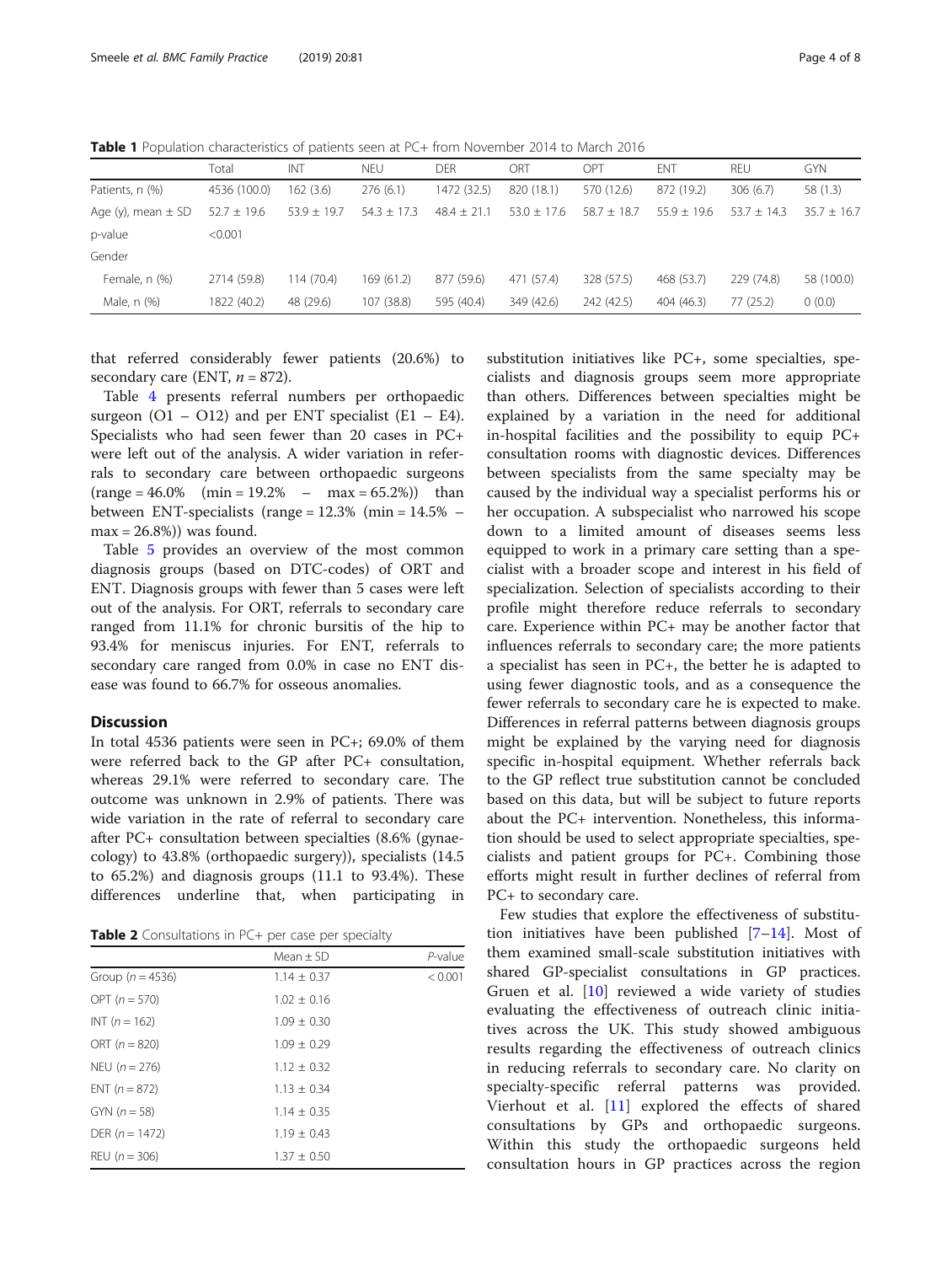|                       | Total group ( $n = 4536$ )                                                                                      |        |            |                                                                                                                    |     | Random samples ( $n = 472$ ) |                                                                                                                                                                                                                                                                                                                                                                                      |                |                               |  |
|-----------------------|-----------------------------------------------------------------------------------------------------------------|--------|------------|--------------------------------------------------------------------------------------------------------------------|-----|------------------------------|--------------------------------------------------------------------------------------------------------------------------------------------------------------------------------------------------------------------------------------------------------------------------------------------------------------------------------------------------------------------------------------|----------------|-------------------------------|--|
| Mean age $\pm$ SD     | 52.7                                                                                                            |        | ±19.6      |                                                                                                                    |     |                              | ±18.8                                                                                                                                                                                                                                                                                                                                                                                |                |                               |  |
| Gender                | Female                                                                                                          | 2714   | $(59.8\%)$ |                                                                                                                    | 297 |                              |                                                                                                                                                                                                                                                                                                                                                                                      | $(62.9\%)$     |                               |  |
|                       | Male                                                                                                            | 1822   | $(40.2\%)$ |                                                                                                                    |     | 175                          |                                                                                                                                                                                                                                                                                                                                                                                      | (37.1%)        |                               |  |
|                       | Back to GP                                                                                                      |        |            | Referral to SC                                                                                                     |     | Back to GP                   |                                                                                                                                                                                                                                                                                                                                                                                      | Referral to SC |                               |  |
|                       | n                                                                                                               | %      | n.         | $\%$                                                                                                               | n.  | $\%$                         | n.                                                                                                                                                                                                                                                                                                                                                                                   | $\%$           |                               |  |
| Total*                | 3132                                                                                                            | (69.0) | 1275       | (28.1)                                                                                                             | 310 | (65.7)                       | 162                                                                                                                                                                                                                                                                                                                                                                                  | (34.3)         |                               |  |
| <b>GYN</b>            | 53                                                                                                              | (91.4) | 5          | (8.6)                                                                                                              | 18  | (90.0)                       | $\overline{2}$                                                                                                                                                                                                                                                                                                                                                                       | (10.0)         |                               |  |
| INT                   | 136                                                                                                             | (84.0) | 26         | (16.0)                                                                                                             | 17  | (85.0)                       | 3                                                                                                                                                                                                                                                                                                                                                                                    | (15.0)         |                               |  |
| ENT                   | 687                                                                                                             | (78.8) | 180        | (20.6)                                                                                                             | 67  | (77.0)                       | 20                                                                                                                                                                                                                                                                                                                                                                                   | (23.0)         |                               |  |
| <b>DER</b>            | 1083                                                                                                            | (73.6) | 305        | (20.7)                                                                                                             | 100 | (68.0)                       | 46                                                                                                                                                                                                                                                                                                                                                                                   | (31.3)         |                               |  |
| OPT                   | 365                                                                                                             | (64.0) | 202        | (35.4)                                                                                                             | 37  | (64.9)                       | 21                                                                                                                                                                                                                                                                                                                                                                                   | (35.1)         |                               |  |
| <b>NEU</b>            | 174                                                                                                             | (63.0) | 91         | (33.0)                                                                                                             | 17  | (60.7)                       | 11                                                                                                                                                                                                                                                                                                                                                                                   | (39.3)         |                               |  |
| <b>REU</b>            | 182                                                                                                             | (59.5) | 107        | (35.0)                                                                                                             | 16  | (51.6)                       | 15                                                                                                                                                                                                                                                                                                                                                                                   | (48.4)         |                               |  |
| <b>ORT</b>            | 451                                                                                                             | (55.0) | 359        | (43.8)                                                                                                             | 38  | (46.3)                       | 44                                                                                                                                                                                                                                                                                                                                                                                   | (53.7)         |                               |  |
| $2.77 \times 10^{-1}$ | the contract of the contract of the contract of the contract of the contract of the contract of the contract of |        |            | $\mathbf{r}$ and $\mathbf{r}$ and $\mathbf{r}$ and $\mathbf{r}$ and $\mathbf{r}$ and $\mathbf{r}$ and $\mathbf{r}$ |     |                              | $\overline{r}$ $\overline{r}$ $\overline{r}$ $\overline{r}$ $\overline{r}$ $\overline{r}$ $\overline{r}$ $\overline{r}$ $\overline{r}$ $\overline{r}$ $\overline{r}$ $\overline{r}$ $\overline{r}$ $\overline{r}$ $\overline{r}$ $\overline{r}$ $\overline{r}$ $\overline{r}$ $\overline{r}$ $\overline{r}$ $\overline{r}$ $\overline{r}$ $\overline{r}$ $\overline{r}$ $\overline{$ | $\sim$ $\sim$  | $\mathbf{1}$ . $\mathbf{1}$ . |  |

<span id="page-4-0"></span>Table 3 Outcome of PC+ consultation for the total group and the random sample

\*Total represents all patients that were seen in PC+ of which referral information after consultation was known. For 2.9% the outcome after PC+ consultation was unknown, which explains why percentages in the left column do not add up to 100%

of Maastricht in the Netherlands. The GP was able to attend the consultations in order to learn, share knowledge and deliberate with the specialist. Vierhout et al. found a 33.0% decline in referrals to secondary care within the intervention group compared to care as usual. Schulpen et al. [\[12,](#page-7-0) [13\]](#page-7-0) found comparable results when exploring the effectiveness of joint consultations in GP

Table 4 Outcome of PC+ consultation per specialist

|                       |     | Back to GP |    | Referral to SC |                | Unknown |     | Total   |  |
|-----------------------|-----|------------|----|----------------|----------------|---------|-----|---------|--|
|                       | n   | $(\% )$    | n  | $(\% )$        | n              | $(\% )$ | n   | (% )    |  |
| Orthopaedic surgeon   |     |            |    |                |                |         |     |         |  |
| O <sub>1</sub>        | 21  | (80.8)     | 5  | (19.2)         | 0              | (0.0)   | 26  | (100.0) |  |
| O <sub>2</sub>        | 95  | (64.6)     | 50 | (34.0)         | $\overline{2}$ | (1.4)   | 147 | (100.0) |  |
| O <sub>3</sub>        | 91  | (63.2)     | 53 | (36.8)         | 0              | (0.0)   | 144 | (100.0) |  |
| <b>O4</b>             | 42  | (60.9)     | 26 | (37.7)         | 1              | (1.4)   | 69  | (100.0) |  |
| O <sub>5</sub>        | 70  | (53.0)     | 57 | (43.2)         | 5              | (3.8)   | 132 | (100.0) |  |
| O <sub>6</sub>        | 13  | (52.0)     | 12 | (48.0)         | 0              | (0.0)   | 25  | (100.0) |  |
| O7                    | 24  | (49.0)     | 25 | (51.0)         | 0              | (0.0)   | 49  | (100.0) |  |
| O <sub>8</sub>        | 11  | (47.8)     | 11 | (47.8)         | $\mathbf{1}$   | (4.3)   | 23  | (100.0) |  |
| O <sub>9</sub>        | 32  | (47.8)     | 34 | (50.7)         | 1              | (1.5)   | 67  | (100.0) |  |
| O10                   | 9   | (39.1)     | 14 | (60.9)         | $\mathbf 0$    | (0.0)   | 23  | (100.0) |  |
| O11                   | 22  | (34.9)     | 41 | (65.1)         | 0              | (0.0)   | 63  | (100.0) |  |
| 012                   | 8   | (34.8)     | 15 | (65.2)         | $\mathbf 0$    | (0.0)   | 23  | (100.0) |  |
| <b>ENT Specialist</b> |     |            |    |                |                |         |     |         |  |
| E1                    | 265 | (85.5)     | 45 | (14.5)         | 0              | (0.0)   | 310 | (100.0) |  |
| E <sub>2</sub>        | 101 | (77.1)     | 30 | (22.9)         | 0              | (0.0)   | 131 | (100.0) |  |
| E <sub>3</sub>        | 256 | (76.0)     | 78 | (23.1)         | 3              | (0.9)   | 337 | (100.0) |  |
| E4                    | 59  | (72.0)     | 22 | (26.8)         | 1              | (1.2)   | 82  | (100.0) |  |

practices for rheumatology patients, and described a positive learning effect for GPs after shared consultations. Van Hoof et al. [[7,](#page-7-0) [8](#page-7-0)] presented comparable outcomes during a feasibility study of PC+ consultations in GP practices in 2013. Based on interviews with GPs and specialists it was expected that 32.0% of patients would remain in primary care after PC+ consultation. By contrast, exploring the current arrangement of PC+ in this study (specialist consultations in two out-hospital facilities) shows that 69.0% of all patients are sent back to the GP after consultation. This arrangement therefore seems most promising in achieving substitution of secondary care with primary care.

A report from NIVEL [[5\]](#page-7-0) indicated that care as usual referrals (i.e. without PC + -like initiatives) from the GP to secondary care vary between patient groups and are partly attributed to specialty-, GP- and patient group-specific characteristics. According to this report, in 2012 more female patients (303 per 1000) than male patients (220 per 1000) received a referral to secondary care, and older patients were likelier to end up in secondary care than younger patients. For both females (36%) and males (48%), most referrals were made for musculoskeletal complaints. Reflecting on the referral numbers in this study, it seems reasonable that the orthopaedic surgery and rheumatology departments refer most patients to secondary care. Also, gynaecology patients in this study were considerably younger than patients from other departments, which might partly explain the low number of referrals to secondary care. Further identification of specialty-, specialist- and patient group-specific factors that influence the chances of a referral to secondary care might be helpful in deciding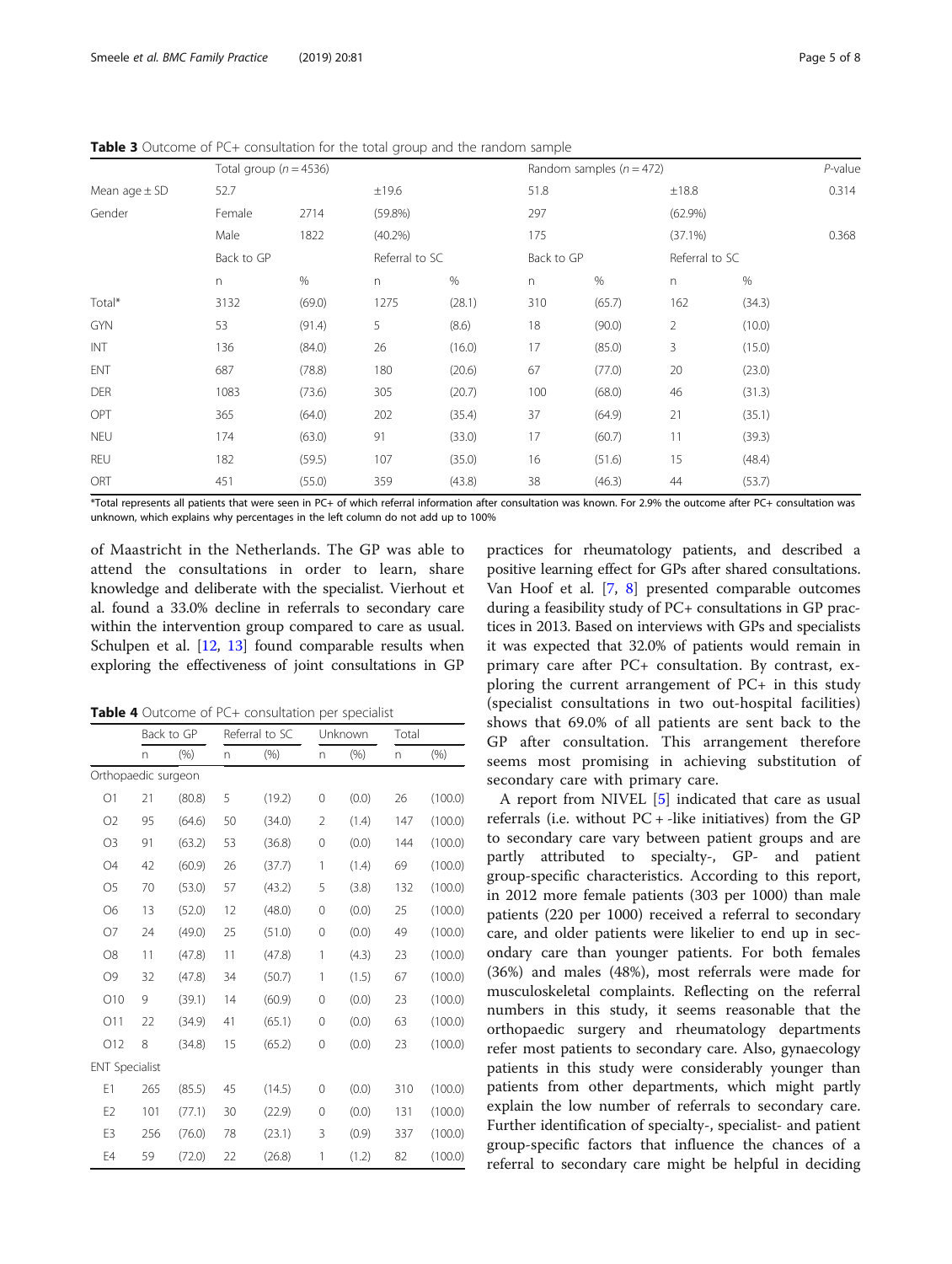## <span id="page-5-0"></span>Table 5 Outcome of PC+ consultation per diagnosis-group (ORT and ENT)

|                                         | Back to GP     |         |                | Referral to SC |                | Unknown |     | Total   |  |
|-----------------------------------------|----------------|---------|----------------|----------------|----------------|---------|-----|---------|--|
|                                         | n              | (% )    | n              | (% )           | n              | (% )    | n   | (% )    |  |
| Diagnosis group ORT                     |                |         |                |                |                |         |     |         |  |
| Chronic bursitis hip                    | 16             | (89.9)  | $\overline{2}$ | (11.1)         | $\mathbf 0$    | (0.0)   | 18  | (100.0) |  |
| Hallux rigidus                          | 10             | (83.3)  | $\overline{2}$ | (16.7)         | $\mathbf 0$    | (0.0)   | 12  | (100.0) |  |
| Patellofemoral Pain Syndrome (PFPS)     | 29             | (80.6)  | 6              | (16.7)         | $\mathbf{1}$   | (2.8)   | 36  | (100.0) |  |
| Arthrosis foot/ankle                    | 10             | (76.9)  | 3              | (23.1)         | $\mathbf 0$    | (0.0)   | 13  | (100.0) |  |
| Fractures/trauma                        | 14             | (66.7)  | 7              | (33.3)         | $\mathbf 0$    | (0.0)   | 21  | (100.0) |  |
| Non-specific low back pain              | 11             | (64.7)  | 5              | (29.4)         | $\mathbf{1}$   | (5.9)   | 17  | (100.0) |  |
| Arthrosis knee                          | 60             | (64.5)  | 33             | (35.5)         | $\mathbf 0$    | (0.0)   | 93  | (100.0) |  |
| Other complaints foot/ankle             | 36             | (64.3)  | 20             | (35.7)         | $\mathbf 0$    | (0.0)   | 62  | (100.0) |  |
| Tendinitis s.s./biceps/impingement      | 40             | (62.5)  | 21             | (32.8)         | 3              | (4.7)   | 64  | (100.0) |  |
| Tendinitis                              | 17             | (58.6)  | 12             | (41.4)         | $\mathbf 0$    | (0.0)   | 29  | (100.0) |  |
| Arthrosis hand/wrist                    | 14             | (58.3)  | 9              | (37.5)         | $\mathbf{1}$   | (4.2)   | 24  | (100.0) |  |
| Epicondylitis med./lat.                 | 8              | (57.1)  | 5              | (35.7)         | $\mathbf{1}$   | (7.1)   | 14  | (100.0) |  |
| Hallux valgus                           | 6              | (54.5)  | 5              | (45.5)         | $\mathbf 0$    | (0.0)   | 11  | (100.0) |  |
| Arthrosis/spondylosis spinal cord       | 15             | (50.0)  | 14             | (46.7)         | $\mathbf{1}$   | (3.3)   | 30  | (100.0) |  |
| Rupture rotator cuff/biceps             | 11             | (45.8)  | 13             | (54.2)         | $\mathbf 0$    | (0.0)   | 24  | (100.0) |  |
| Arthrosis hip                           | 15             | (35.7)  | 27             | (64.3)         | $\mathbf 0$    | (0.0)   | 42  | (100.0) |  |
| Meniscus injury                         | 5              | (6.6)   | 71             | (93.4)         | $\overline{0}$ | (0.0)   | 76  | (100.0) |  |
| Diagnosis group ENT                     |                |         |                |                |                |         |     |         |  |
| No ENT disease found                    | 17             | (100.0) | $\mathbf 0$    | (0.0)          | $\mathbf 0$    | (0.0)   | 17  | (100.0) |  |
| Globus/swallowing complaints            | 109            | (88.6)  | 14             | (11.4)         | $\mathbf 0$    | (0.0)   | 123 | (100.0) |  |
| Allergy/hyper reactivity                | 46             | (88.5)  | 6              | (11.5)         | $\mathbf 0$    | (0.0)   | 52  | (100.0) |  |
| Cerumen, otitis externa, corpus alienum | 94             | (85.5)  | 15             | (13.6)         | $\mathbf{1}$   | (0.9)   | 110 | (100.0) |  |
| Perceptive deafness                     | 171            | (84.7)  | 31             | (15.3)         | $\mathbf 0$    | (0.0)   | 202 | (100.0) |  |
| Epistaxis                               | 21             | (84.0)  | 3              | (12.0)         | $\mathbf{1}$   | (4.0)   | 25  | (100.0) |  |
| Dysphonia                               | 58             | (80.6)  | 14             | (19.4)         | $\overline{0}$ | (0.0)   | 72  | (100.0) |  |
| ENT complaints other                    | 12             | (80.0)  | $\overline{2}$ | (13.3)         | $\mathbf{1}$   | (6.7)   | 15  | (100.0) |  |
| Naso-septal anomalies                   | 17             | (68.0)  | 8              | (32.0)         | $\mathbf 0$    | (0.0)   | 25  | (100.0) |  |
| Chronic otitis media                    | 10             | (66.7)  | 5              | (33.3)         | $\mathbf 0$    | (0.0)   | 15  | (100.0) |  |
| OMA, OME, tuba malfunctioning           | 34             | (65.4)  | 18             | (34.6)         | $\mathbf 0$    | (0.0)   | 52  | (100.0) |  |
| Sinusitis                               | 30             | (63.8)  | 16             | (34.0)         | $\mathbf{1}$   | (2.1)   | 47  | (100.0) |  |
| Anomalies oral cavity                   | 11             | (57.9)  | 8              | (42.1)         | $\mathbf 0$    | (0.0)   | 19  | (100.0) |  |
| Disease of adenoid and tonsils          | $\overline{7}$ | (53.8)  | 6              | (46.2)         | $\mathbf 0$    | (0.0)   | 13  | (100.0) |  |
| Vertigo                                 | $\overline{4}$ | (44.4)  | 5              | (55.6)         | $\mathbf 0$    | (0.0)   | 9   | (100.0) |  |
| Osseous anomalies                       | $\overline{4}$ | (33.3)  | 8              | (66.7)         | $\overline{0}$ | (0.0)   | 12  | (100.0) |  |

which parts of secondary care are appropriate for substitution with primary care.

### Limitations

This study found differences in referrals after PC+ between several specialties, specialist and diagnosis groups. The data however, does not provide explanations for these differences that could be beneficial when improving substitution initiatives like PC+. Also, a small discrepancy between referral numbers based on the PC+ databases and true referral information from the Maastricht University Medical Centre was found, which could indicate that referral numbers from the PC+ databases do not correctly reflect actual patient flows. If considerable amounts of patients end up in secondary care shortly after a PC+ consultation, PC+ might, as a consequence, become an additional step in between primary and secondary care, generating double care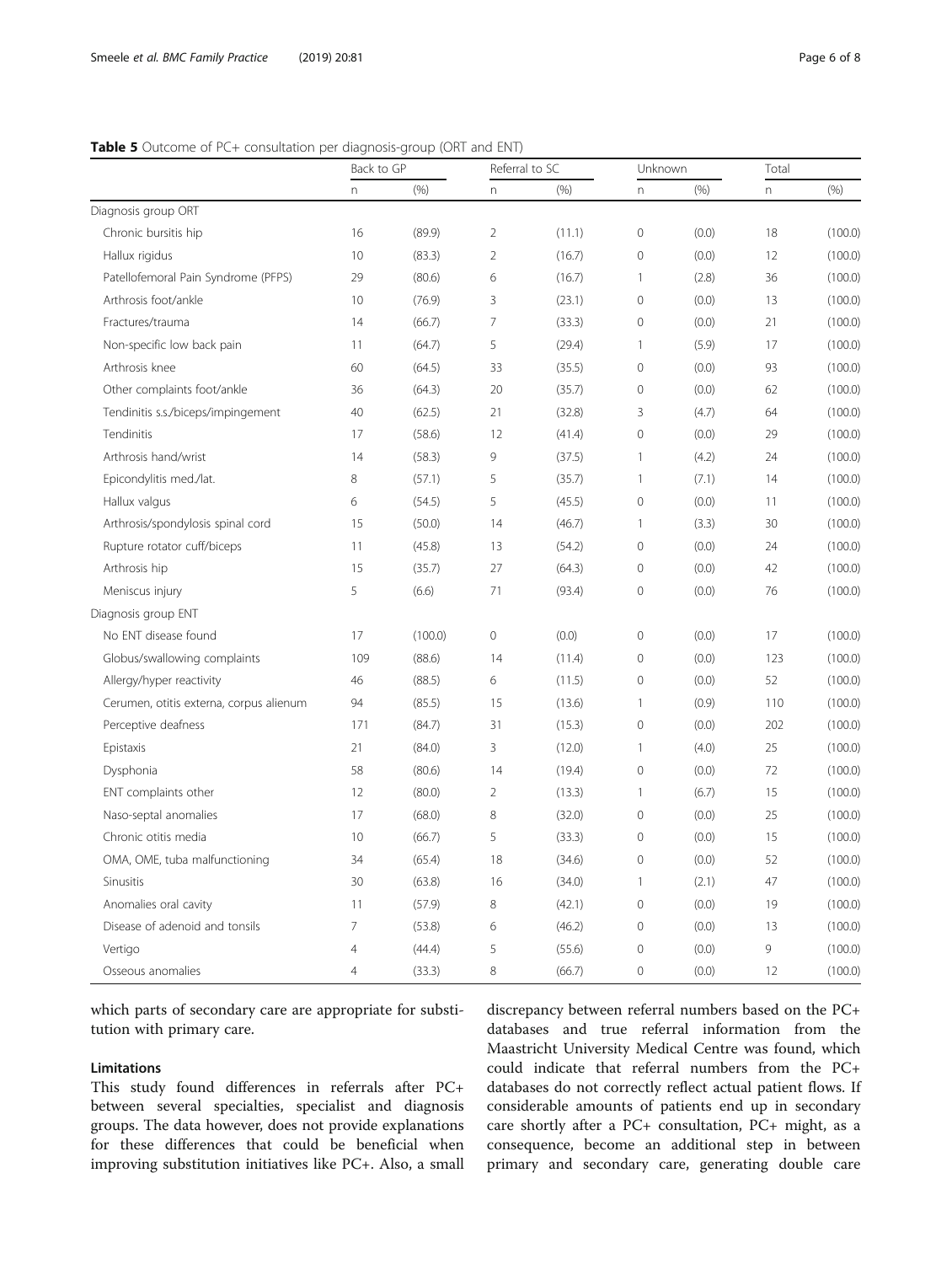loops instead of substitution. As was underlined by the head of the department of otorhinolaryngology, the fact that the department still treats roughly 8500 patients per year inside the hospital, as it did prior to the PC+ project, and an additional 1000 patients in PC+, could indicate that PC+ leads to a supply-driven demand. However, this could have also resulted from a priming effect of PC+ on patients from other regions, since waiting times to access specialist care have decreased after the foundation of PC+. This effect is not necessarily unbeneficial because GPs potentially refer their patients in an earlier stage to PC+ than they would to secondary care, which could prevent delays in diagnosis and treatment and, as a consequence result in higher quality of care. Analysis of patient flows on a national level, as well as comparative analyses of health outcomes will be conducted to address these questions. Also, since several specialties make use of a second consultation for a considerable number of their patients, and as equipment in PC+ consultation rooms is expanding with costly medical devices that do not reflect a primary care setting, a situation in which PC+ is hitting the target of fewer referrals to secondary care but missing the point of substitution of low complex hospital care might develop. Improving referral numbers from PC+ by transforming the PC+ facilities into small-scale hospitals is undesirable and might eventually lead to higher care costs. Finally, when generalizing this data, two main region specific factors should be considered that impact the feasibility to achieve substitution. First, in regions like Maastricht-Heuvelland, specialists receive a fixed salary regardless of the number of visits to the outpatient clinic of the hospital, which increases the willingness to adopt substitution initiatives like PC+ among specialists. This could translate into improved substitution compared to regions where a declining number of patients seen in secondary care does directly affect the specialists' income. Therefore, varying specialist reimbursement agreements are important region specific factors that should be considered when generalizing this data. Second, specialists with a more generalist approach seem better equiped to work in initiatives like PC+, as opposed to super-specialists. Since the Maastricht University Medical Centre fulfils both the role of a highly specialized tertiary care provider and a regional hospital where non-super-specialized routine care is being delivered, improved substitution is expected since more generalist doctors could have taken part in the PC+ initiative. Substitution could be hampered when hospitals that merely deliver highly specialized care take part in these initiatives.

# Conclusion

The differences in referral numbers between specialties, specialists and diagnosis groups indicate that appropriate

selection is important in optimising referrals from substitution initiatives like PC+ back to the GP. However, it is too early to draw firm conclusions regarding the amount of substitution that is taking place as part of achieving the Triple Aim dimensions with regard to cost reduction. Therefore, the prospective observational study that is currently ongoing will compare the effects of PC+ with other regions without the intervention in a comprehensive manner with the inclusion of financial data, patient satisfaction measures and the populations' health. Nevertheless, these data indicate that selection of appropriate specialties, specialists and patient groups to participate in substitution initiatives like PC+ is vital in achieving lower referral numbers to secondary care.

#### Abbreviations

DTC: Diagnosis-Treatment-Combination; GP: General Practitioner; ICD-10: International Statistical Classification of Diseases and Related Health Problems; ICPC: International Code Primary Care; OECD: Organization for Economic Cooperation and Development; PC+ : Primary Care Plus; PFPS: Patello-Femoral Pain Syndrome; SC: Secondary Care; TIPP: Transmural Interactive Patient Platform; UK: United Kingdom

#### Acknowledgments

We acknowledge the department of Patient and Care of MUMC+ who provided us with the de-identified data.

#### Funding

This research did not receive any specific grant from funding agencies in the public, commercial, or not-for-profit sectors.

#### Availability of data and materials

The datasets used and/or analysed during the current study are available from the corresponding author on reasonable request. Additional data is available from the corresponding authors on reasonable request.

#### Authors' contributions

PS, MEALK, MDS and DR made substantial contributions to conception and design, acquisition of data andanalysis and interpretation of data. They have been involved in drafting the manuscript or revising it critically for important intellectual content. Each author has given final approval of the version to be published, participated sufficiently in the work to take public responsibility for appropriate portions of the content and agreed to be accountable for all aspects of the work in ensuring that questions related to the accuracy or integrity of any part of the work are appropriately investigated and resolved. MEALK, MDS, DR and PS designed the study. PS performed the statistical analysis. PS and MEALK wrote the first draft of the paper. PS, MEALK, MDS and DR revised the manuscript. All authors read and approved the final manuscript.

#### Ethics approval and consent to participate

Participant consent was not necessary as this study used de-identified data which was collected as part of evaluation of patient care. As the data used were already available and patients were not physically involved in the research, the study is not subject to the Dutch Medical Research (Human Subjects) Act (WMO) which was confirmed by the Medical Research and Ethics Committee of the Maastricht University Medical Centre (Application number: 14–4-136).

#### Consent for publication

Not applicable.

#### Competing interests

The authors declare that they have no competing interests.